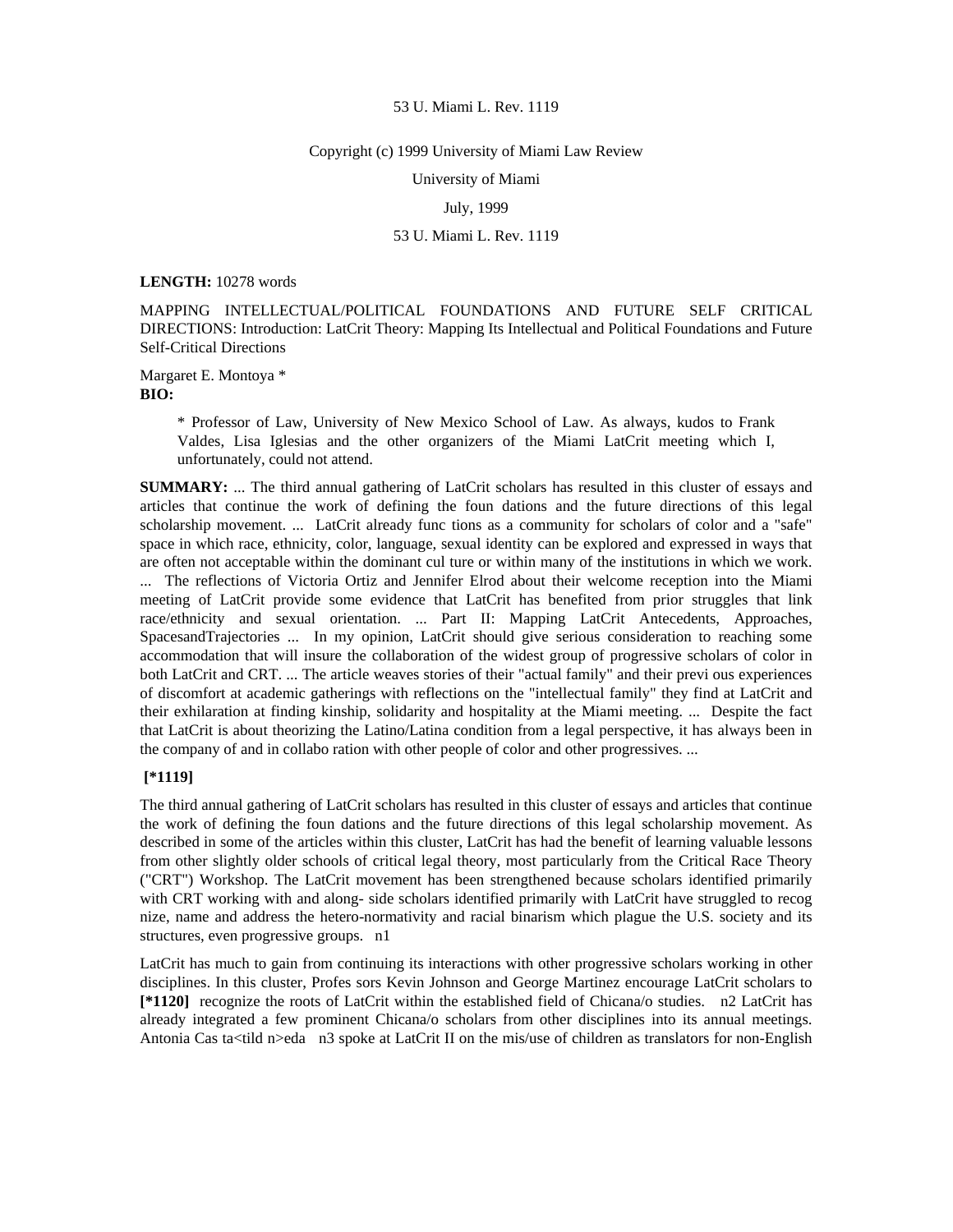speaking family members; Tomas Almaguer n4 and Rudolfo Acu<tild n>a n5 will be keynote speakers at LatCrit IV. All are established scholars within the Chicana/o Studies movement.

As LatCrit examines its connections to other scholarly movements, Stephanie Phillips reminds us that different forms of exclusion are parts of the histories of those movements and organizations. CRT, Chicana/o Studies and other scholarly groups have had to deal openly with issues of such exclusionary practices as homophobia, sexism and/or subtle forms of racism. n6 Some progressive organizations have dealt with such practices quietly by recruiting Outsider scholars (such as scholars of color and Queers n7 ) to join as prominent participants in conferences as **[\*1121]** well as in the directorship bodies of the organizations. Occasionally groups have been formed partially in reaction to the deafness of the majority to the concerns of minority viewpoints. While some might describe LatCrit's relation to CRT in those terms, it also describes the history of other groups. For example, in 1984 many of the Chicanas fighting against the sexism in Chicano Studies formed MALCS, Mujeres Activas en Letras y Cambio Social [Women Active in Letters and Social Change]; fifteen years later the group continues to sponsor a summer workshop and a journal of Chicana studies. n8

In the Afterword that follows, I caution LatCrits against accepting the body of scholarship produced by Chicanas/os without a careful and critical look at the anti-sexist and anti-homophobic struggles that were crucial forces in the development of the National Association of Chi cana/Chicano Studies ("NACCS"). n9 In the Afterword I use two tran scribed interviews to bring in the voices of Cordelia Candelaria, a writer, and Deena Gonzalez, a historian, who have been active in the formation of Chicana Studies.

Part I: Anti-Subordination and Self-Critique As Defining Features of LatCrit

 Considered as a whole, the articles in this cluster regard LatCrit as a significant community for the production of critical scholarship exam ining, inter alia, issues of race, color and ethnicity as well as sexual identity from a perspective of anti-subordination. LatCrit already func tions as a community for scholars of color and a "safe" space in which race, ethnicity, color, language, sexual identity can be explored and expressed in ways that are often not acceptable within the dominant cul ture or within many of the institutions in which we work. LatCrit also functions as an emotionally nurturing site where relationships and friendships are initiated and developed. Thus, these articles acknowl edge that in a fairly short period of time, LatCrit has created a new space for critical legal scholarship and, in doing so, has created greater access to the experiences, histories and narratives of Latino/a communities for a diverse group of progressive scholars.

Whether LatCrit will endure and have an impact beyond the group that gathers for its annual conferences depends not only on its ability to **[\*1122]** generate significant scholarship but also to continue to utilize mecha nisms for meaningful self-criticism and to create inter- and intra-disci plinary alliances with other progressive organizations including CRT. Following the lead of ethnic studies programs, LatCrit has recognized the potential for increasing the utility of theoretical work by linking oppositional scholarship with teaching and by working with activists and community organizers.

The articles in this cluster advance several of the objectives identi fied with LatCrit and typify the best scholarship this movement is pro ducing. The articles by Kevin Johnson and George Martinez, Stephanie Philips and Athena Mutua suggest trans-disciplinary directions for Lat Crit by strengthening its ties to Chicano/Chicana studies, cooperating with a renewed Critical Race Theory project, and providing new mean ings for the shared term "Crit." Kevin Johnson and George Martinez explore the important but not always obvious connections between the scholarly agenda of Chicana/o Studies and that of LatCrit. Stephanie Phillips' article which examines the CRT Workshop's uneven history with issues of homophobia and Afrocentrism is an outstanding example of conscientious self-criticism. Athena Mutua urges that LatCrit con tinue to deploy analytical techniques that instantiate intersectionality by interrogating which groups occupy the "bottom" or the "center" at dif ferent times and with respect to different identity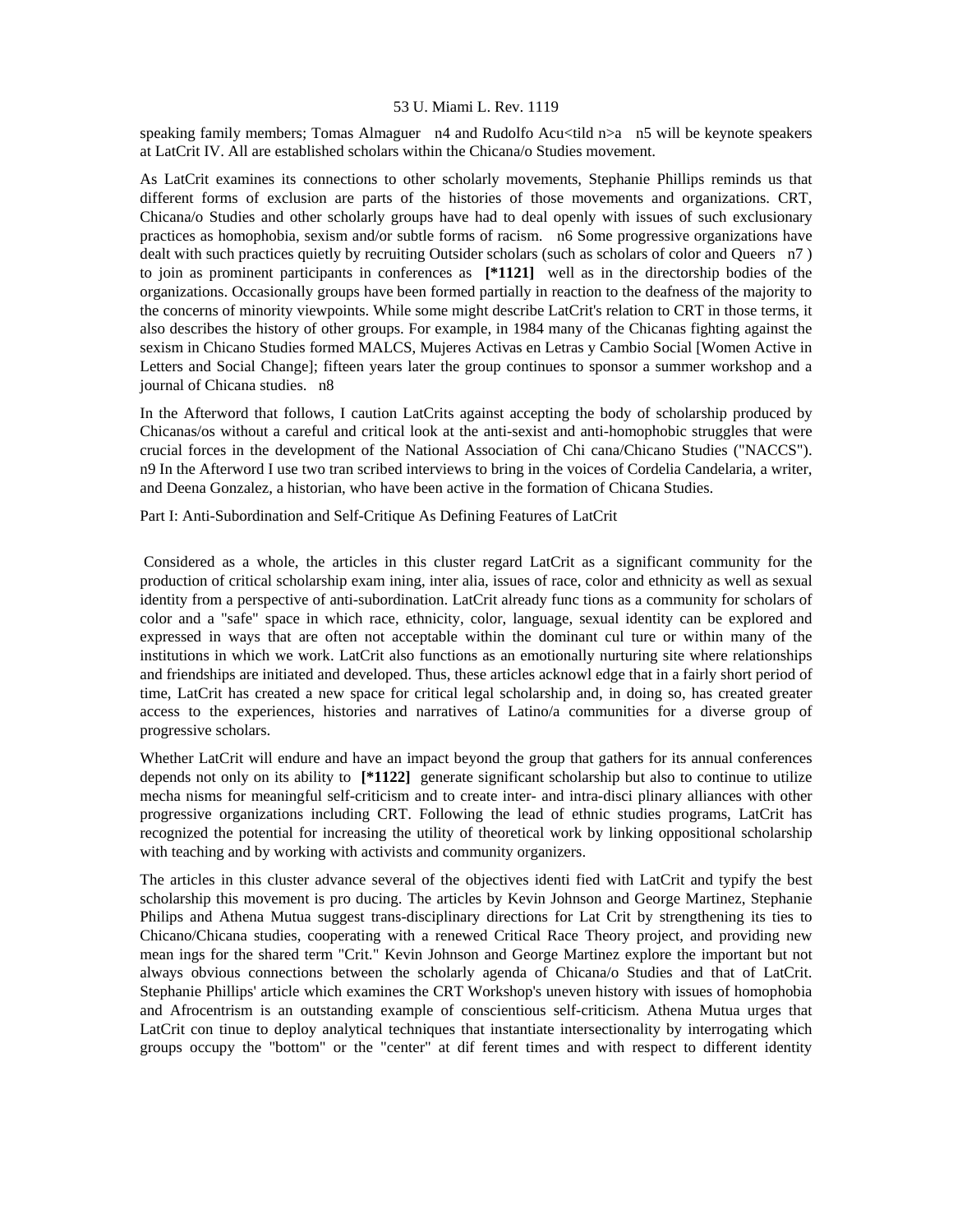characteristics. The reflections of Victoria Ortiz and Jennifer Elrod about their welcome reception into the Miami meeting of LatCrit provide some evidence that LatCrit has benefited from prior struggles that link race/ethnicity and sexual orientation.

The Mahmud article sustains LatCrit's emerging and deserved rep utation for generating boundaryexpanding, race-based scholarship. Tayyab Mahmud focuses outside of the U.S. with a rigorous analysis of the historical racializing and racist practices of Europe in its colonies, especially those of Great Britain in the Indian subcontinent.

Part II: Mapping LatCrit Antecedents, Approaches, SpacesandTrajectories

 This introduction creates a "map" of this cluster that analyzes and inter-relates the articles. (See Appendix A.) But maps, even when they serve the function of guiding us through physical and/or theoretical spaces, inevitably distort reality by filtering out information while focus ing and symbolizing other information. n10 The map compares the articles **[\*1123]** using the following topics: the theoretical antecedents of the LatCrit scholarship, the principal theoretical approaches used in each article, the space/place applicable to the article, and the future directions or trajecto ries suggested for LatCrit. The map category called "Theoretical Ante cedents" attempts to link the article with a larger body of scholarly work besides LatCrit to explore the varied critical discourses that are being expanded upon by this cluster of articles. The category "Theoretical Approaches" oversimplifies each of the articles by identifying the main approach chosen by the author(s) of each entry in order to demonstrate the breadth of styles being used in this cluster. "Space/Place" also dem onstrates breadth, this time in the geographic reach of the authors in this cluster, covering Chicanas/os in the Southwest to Indians in their global diaspora. The final category of "Future Trajectories" tries to encapsu late the challenge and the potential that faces LatCrit as we examine ourselves critically even as we continue to develop a LatCrit community and to theorize about the society in which we work, live and love.

Crossover Dreams: The Roots of LatCrit Theory in Chicana/o Studies Activism and Scholarship by Kevin Johnson and George Martinez examines the "intellectual debt [owed by LatCrit] to the generations of scholarship focusing on Chicana/os in the United States." n11 The arti cle should prove to be of immense interest to LatCrits as it recounts the history of scholarship focusing on Mexican-Americans and Mexicans (los Chicanos/ Mexicanos) residing in the U.S. Johnson-Martinez emphasize how the 1960-70's Chicana/o student movement intensified community activism that resulted in constructing new narratives and new individual and collective identities around the term "Chicano."

The article illustrates the ubiquity of Law in its multiple manifesta tions in the lives of this subgroup as evidenced in the writings of Chi cana/o scholars. Immigration, civil rights, farmworker rights, economic integration and language rights were all issues being written about by the early Chicano academics.

As I try to show in the Afterword to this cluster, the Johnson-Martinez article mutes the intense controversies generated by the exclusion of Chicana experiences, voices and contributions from the narratives and reality-naming practices of Chicanos, especially within Chicano Studies **[\*1124]** and NACS, as its national organization was originally named. Unfortu nately, the Johnson-Martinez article reproduces the marginalization of Chicanas by confining their contributions to Chicana/o Studies to one paragraph. n12 And ironically, the anthology of Chicana/o history appended to the article contains more entries by women with non-Span ish surnames than those by women with Spanish surnames. n13

Despite this gendered criticism of the article, I strongly agree with its basic theme that LatCrits should look to the body of scholarship by Chicana/o scholars for inspiration and direction. Also I agree that it is important for LatCrit scholarship to dis-aggregate Latinas/os into sub groups - Chicanas/os, Puertorique<tild n>as/os, Cubanas/os, etc. - with their concrete histories, stories, commitments, and potentialities. I would, however, question whether all LatCrit scholarship has its roots in Chi cana/o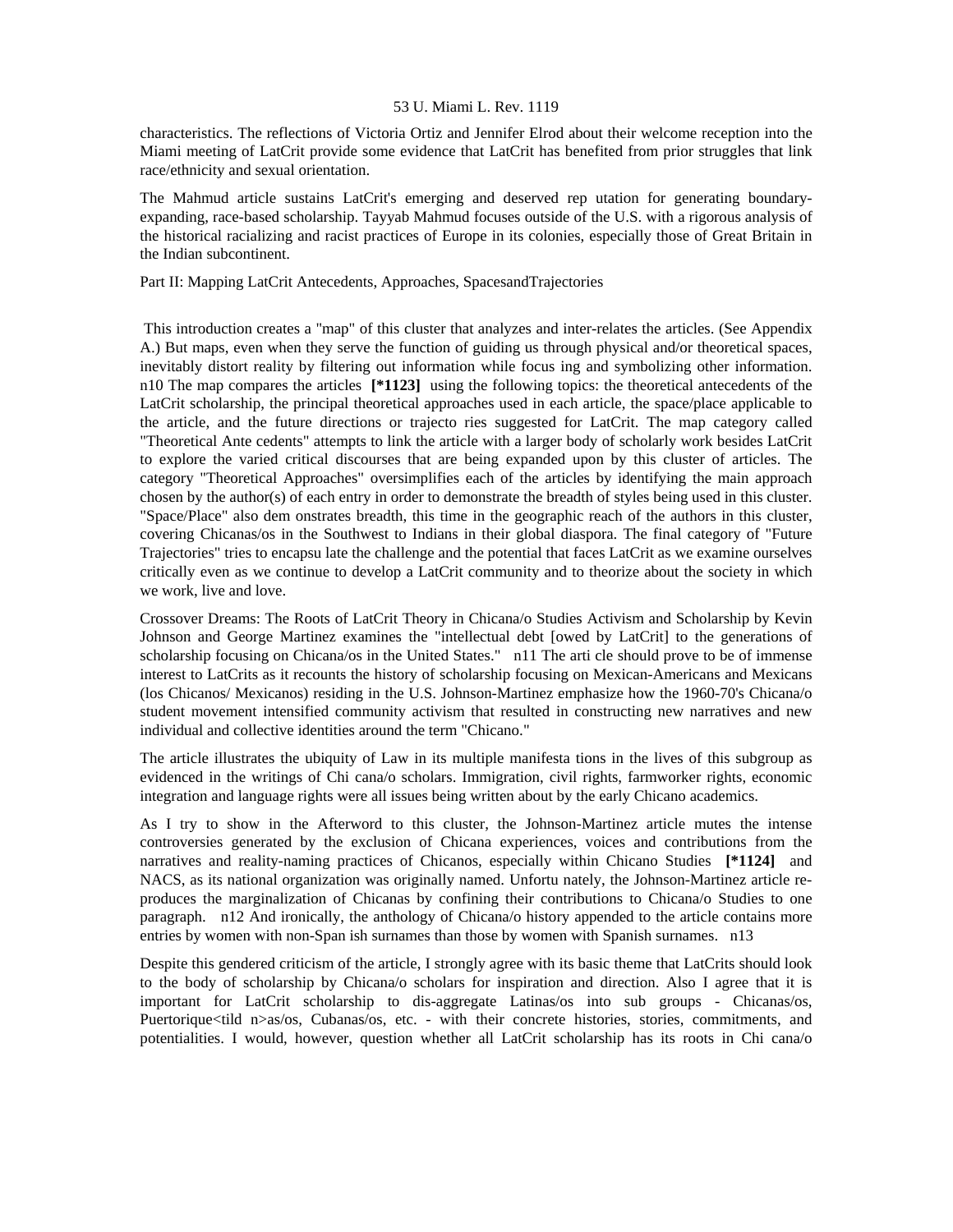scholarship. Indeed, I would posit that the strength of the LatCrit tree derives from the fact that it is rooted in many varied and separate histories with their corresponding bodies of scholarship.

With The Convergence of the Critical Race Theory Workshop with LatCrit Theory: A History, n14 Stephanie Phillips makes a very useful con tribution to the future development of LatCrit providing a context for understanding the overlapping histories of CRT and LatCrit. Written from her perspective as one of the early CRT Workshop convenors, the article concludes that CRT can continue to provide a home for the pro duction of a progressive Black Nationalist body of scholarship.

At times writing in the first person as a participant and an observer, Phillips succeeds in relating a history that is marred by the exclusion and mistreatment of gays and lesbians as well as the dismissal or rejection of peoples of color, other than African Americans, as worthy subjects of race-based theorizing. This is not written as revisionist history. Phillips acknowledges the collective errors made within the CRT Workshops from year to year, and there is, at least to my ear, an undertone of regret but no justifications or rationalizations for the errors.

Phillips proposes that LatCrit sponsor alternate annual conferences with CRT because of the considerable overlap among the persons active in both groups. She wants to preserve CRT for the development of black critical theory with the collaboration of other scholars of color. In my opinion, LatCrit should give serious consideration to reaching some **[\*1125]** accommodation that will insure the collaboration of the widest group of progressive scholars of color in both LatCrit and CRT.

In Reflections of LatCrit III: Finding "Family," n15 Victoria Ortiz and Jennifer Elrod relate a wrenching personal narrative about their les bian inter-racial family and the lead-pipe mugging of their son Camilo just before Christmas 1997. Another family narrative appearing in an upcoming CRT anthology n16 and their interactions with Frank Valdes had been their "doorway ...into LatCrit." n17

The article weaves stories of their "actual family" and their previ ous experiences of discomfort at academic gatherings with reflections on the "intellectual family" they find at LatCrit and their exhilaration at finding kinship, solidarity and hospitality at the Miami meeting. I think many of us Latcrits will remember Elvia Arriola's cris de coeur at the first annual meeting describing her pain and alienation from her by rejection by peers and colleagues at the University of Texas and elsewhere. n18

Given LatCrit's commitment to eliminating homophobia, it is grati fying to hear from Ortiz and Elrod that LatCrit offers a welcoming envi ronment, but I wish they had allowed themselves to be critical. I would like to think that as LatCrits we are inclusive but I wonder if a signifi cant number among us have done the moment-to-moment work that is necessary to change our homophobic tendencies and to eliminate care less utterances and hidden bigotry. Homophobia, however, runs deep in many cultures and the various Latina/o cultures persist in their rejection of Queer life, experience and values. Even as we work to increase the comfort level for all LatCrits - Queers and straights, we must be vigilant and candid about the biases that are pandemic in our communities.

With Shifting Bottoms and Rotating Centers: Reflections on Lat Crit III and the Black/White Paradigm, Athena D. Mutua has produced an ambitious analysis debunking the concept called the "Black/White" paradigm and exposing the misunderstandings it has provoked. n19 Her article also provides a comparison of racial and linguistic hierarchies **[\*1126]** that trap Blacks and Latinas/os in different ways/places/times. I found Mutua's paper to be especially intriguing because of her ability in cap turing the sense of the conversations taking place at LatCrit III and attending to those conversations with this written riposte. She talks seri ously about the rivalries and disagreements among Blacks and Latinas/os and then borrows the devices of "bottoms" and "centers" theorize those conflicts and tensions. She writes, "the bottom speaks not to which group is more oppressed but rather speaks to power's obsessions and how those obsessions form the basis of different racial categories of oppression." n20 About rotating centers she notes that the idea of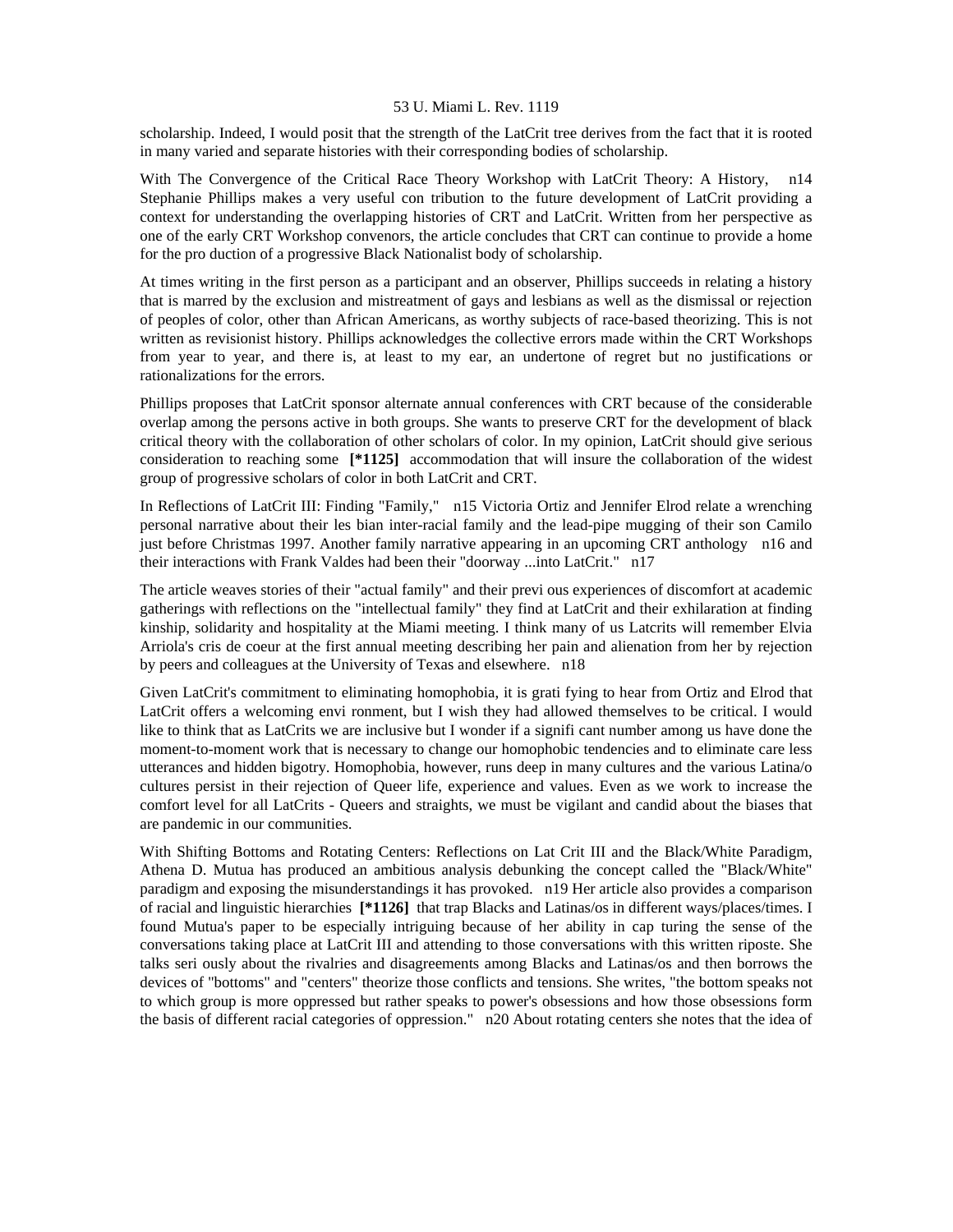focusing on issues of concern to other peoples of color besides Latinas/os at Lat Crit "institutionalizes a process of both advancing theory and building coalitions." n21

With Colonialism and Modern Constructions of Race: A Prelimi nary Inquiry, n22 Tayyab Mahmud initiates an analysis of the seemingly irreconcilable idealization of freedom and equality that characterizes European modernity with its appetite for conquest and colonization. Mahmud begins with an excellent introduction to the discourse of alter ity that I associate with European post-colonial studies n23 focusing on the "West" and its confrontations with, and repression of, the "non- Western."

Mahmud's analysis of the construction of race in India during its colonial period when Europe established and maintained its forceful domination over the subcontinent resonates with other analyses about the construction of race. n24 The processes for the construction of inferi ority is familiar: the plasticity of stereotypes, the instability and contin gency of the racial hierarchies, and the reinforcement of subtle gradations of difference among the conquered to control and discipline from within. But the variety of racisms can only be understood when studied in terms of their particularities and peculiarities. So if Mahmud is guiding us through familiar territory, he is also leading us through the largely unknown terrain of the Indian varieties of racism.

 **[\*1127]** In India the colonizer creates new racial mythologies regarding the Aryan race and its evolutionary branches: the pure European Aryans with advanced cultures and contaminated hybrid Aryan India with its stagnant society. Mahmud identifies the principal racial stereotypes manipulated within the colonial framework of India: the martial races, the criminal tribes and the meek Hindu. This is a fascinating juxtaposi tion of military campaigns, history, geography, occupations, religions, languages and criminality, all being deployed with racialized meanings to maintain the subservience of the conquered/colonized population and the superiority of the conqueror/colonizer.

For me personally because of my own affinity for India, Mahmud's article is a particularly welcome addition to the explorations of race that are continuing under the RaceCrit/ LatCrit/"OutCrit" n25 umbrella. After law school I traveled on a Harvard fellowship to Asia and spent six months in India. I harbor fond memories from that journey because it gave me, among many other things, new understandings of "racial" and color hierarchies. Mahmud has called this article a preliminary inquiry, and I eagerly await his deepening and broadening of this project that he has so effectively initiated. I hope future articles interrogate the intracta bility of the caste system and its connections to Hinduism as well as to colonial and contemporary racial hierarchies.

#### Part III: Afterword: NACS to NACCS Stories

 A significant body of CRT and LatCrit scholarship, including sev eral of the articles in the following cluster, analyzes and theorizes the de/formation of Latina/o individual and collective identities caused by sex ism and homophobia. Consequently, it is prudent and productive to con sider the long and painful history of the National Association for Chicana/Chicano Studies (NACCS) with respect to these two issues. What follows is not intended to pass as a complete retelling of that his tory. Much of that work has been done already by many prominent Chicana scholars, most notably Teresa Cordova, n26 and Deena Gonza **[\*1128]** lez, n27 and a few Chicanos, such as Gilberto Garcia. n28 I intend to write a longer article connecting that body of scholarship with work done by LatCrits for next year's annual meeting.

My purpose in this Afterword is to use the rhetorical device of lis tening to two Chicana scholars talk about their experiences within NACS and NACCS (more about that name switch in a moment) in order to consider group dynamics in LatCrit. I am focusing on both the com plex intra-group gender dynamics (in this case among Latinas and Lati nos in LatCrit by thinking about Chicanas and Chicanos out of LatCrit) as well as inter-group ethnic/racial dynamics (among Chicanas/os and non-Chicanas/os in and out of LatCrit). There is also the probability that the salience of a Chicana-ized anti-patriarchal and lesbian-centered anal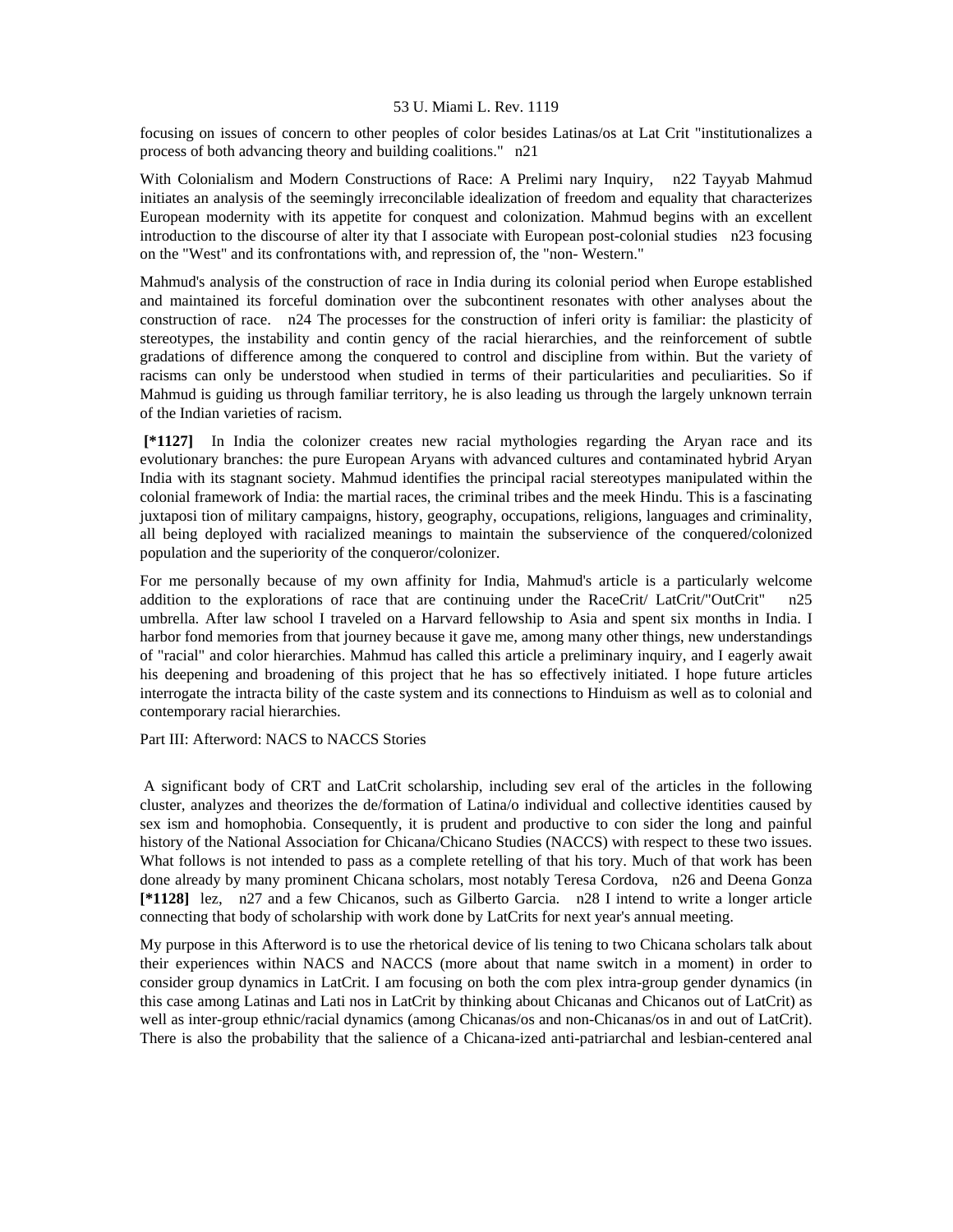ysis will be contested, even among the Chicanas and the Latinas who are active in LatCrit. Nonetheless, as with racisms, hetero-normativity and homophobia, classism, white superiority, skin privilege and other forms of oppressive thinking, our expositions of sexism must be constantly re- centered and re-integrated into our discourses, otherwise it will reappear in new manifestations.

A few years ago NACS changed its name to NACCS - adding the "C" that symbolized the inclusion of women, thereby becoming the National Association for Chicana/Chicano Studies. By calling ourselves LatCrit, we elide the question of gender, and thus may never have to decide whether to make the kind of symbolic change made by NACCS. LatCrit's nominal elision does not, however, inoculate us against the ways that exclusionary practices against women, whether straight or Queer, replicate themselves. Antisubordination requires the difficult work of recognizing, naming, challenging and changing marginalizing practices. Let me be blunt - I think that Chicanas/Latinas have been and continue to be marginalized and the Chicana/Latina voice has been and continues to be muted in legal scholarship, including LatCrit. For exam ple, there is often an over-representation of invited Chicano scholars from other disciplines as compared to Chicanas at our annual meetings. In making this claim about the position of Chicanas/Latinas within Lat Crit, I have not canvassed other Chicanas/Latinas active in LatCrit and do not presume to speak for the group.

# **[\*1129]**

A. An Interview with Cordelia Candelaria n29

MM: Can you tell me how NACCS came to have two C's in its name?

CC: Is that your operating question for the interview?

MM: No, I am basically interested in exploring what the lessons are that LatCrit should be learning from NACCS. While I am focusing on sexism and homophobia, I am not limiting it to that. I am particularly interested in the sexism, because more than homophobia, that issue seems to be submerged in LatCrit. As good Chicanas and Latinas I think we haven't raised that issue in order to maintain the collegiality of the group.

CC: Let me begin with a couple of comments just to situate my own awareness and also my ignorance in terms of NACCS and the two C's in its current name. I have not been actively involved in the organi zation since approximately 1990-91. Secondly, I was a member of NACS in the early days when the organization was evolving. This was a natural outgrowth for many of us from MECHA n30 and from our college experiences. We were not formally trained in anything like making plu ralism work. My own formal studies were medieval studies, language, literature and that's what I have been doing ever since in one form or another. But I was always wanting to learn more about Chicano and Chicana literature - at first we called it "Chicano." We had raised femi nist issues in MECHA in the 60's and 70's, however.

MM: I remember. I was active in MECHA when I was at San Diego State.

CC: So you know what I am talking about. The universe in terms of the 90's is quite different from the pre-80's... I became actively involved in NACS after I had been a dues-paying member for a long time. I had been asked to serve on the Mesa Directiva when I first came to the University of Colorado in 1978. I spent a couple of years at the National Endowment for the Humanities (NEH) where I worked to increase the resources of the Endowment for Humanities by simply call ing everybody I knew to expand the names that the NEH was using for its reviewers, analysts, readers, and referees. Many of these scholars **[\*1130]** were involved in NACS, and they provided other contacts, too. I was approached to be more active in NACS. I used to go to the conferences and encourage the colegas to apply to the NEH for grants and so on. After that, I became more directly involved. Gender issues generally tended to be things that we women talked about among ourselves. The few women I knew tended to be more compartmentalized about the dis course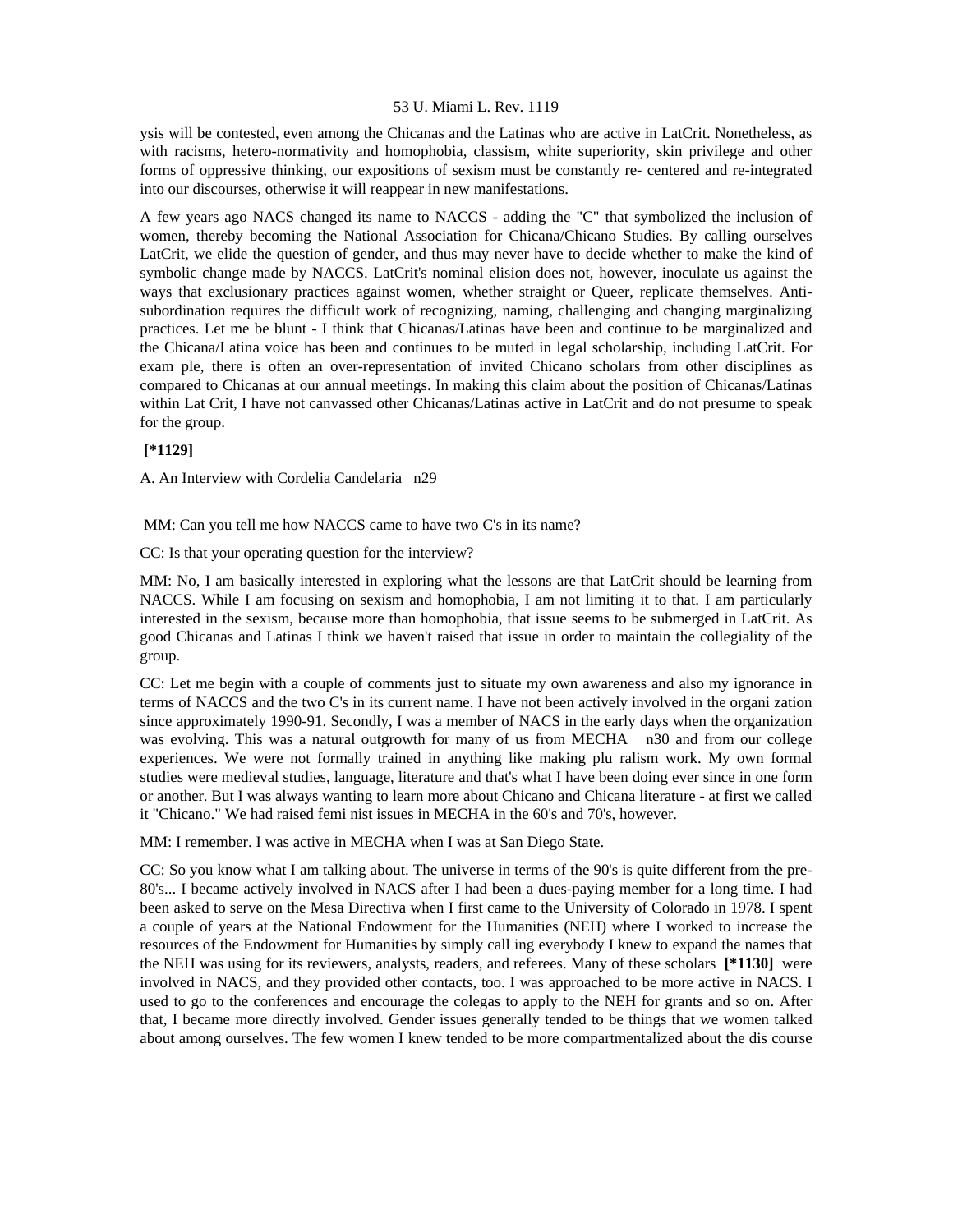of women and gender than we are now in terms of recognizing that it's a more complex cultural and cognitive process. Now we are more aware of the various dynamics and ways in which people engage and, of course, that everything's gendered. The Chicana Caucus is some thing that came out of that. As far as I know it evolved from these infor mal amorphous discussions. So that is my first comment regarding my NACS background.

# MM: Is this when you became more involved in the organization?

CC: Yes, I was asked by Mary Romero, who was the chair of the NACS editorial committee, to join the committee as a reader. From that involvement I took on a much higher profile role. Out of that came my major role in NACS as the conference coordinator for the UC-Boulder conference in 1988. But before that the editorial committee would meet at the same time as the coordinating committee, so I would join some of those meetings. I saw NACS as basically a mutual aid society, folks who had common purpose in promoting Chicano studies and needed a profes sional society to do that. This second comment explains how I became more centrally involved in the Association.

When I made the proposal to host the conference at Boulder, I had to interact more formally with NACS the coordinating committee, the chair and the treasurer. Preparing for the conference required the sort of accountability expected from established institutions as well as pro fessional organizations. I saw myself as a with good will and wanting to contribute to build a stronger organization. But I would get frustrated by a lot of problems that seemed endemic to the organization and that needed redress. I interpreted them as gendered even through I didn't think it was perceived as such by some of our male colleagues. I thought some of the organizational inefficiencies proceeded from machismo, or whatever you want to call the patriarchal privilege emerging from old boy dominance of the Association. That is, they were so used to being in charge and working together that they tended to ignore internal organi zational procedures and structures. Anyway, it was in this institutional phase (when the name was still one "C") when I had some problems.

MM: The name [NACCS] doesn't include two C's until fairly recently, right?

CC: Correct. Someone said to me, and I have never checked this **[\*1131]** out, that the NACCS "C" was added after we, here at ASU, put two C's in the name of out Chicana/Chicano Studies Project, which is now a department. The reason that second C is there is because, when my ASU colegas, all males, asked me to take on the next phase of institutional izing the Project in 1991, I wanted to have a serious discussion about the matter because I was a newcomer, and we needed to understand each other's assumptions. The first issue for me was that we needed to have some symbolic way of including women explicitly. I had several responses prepared for all the flack I expected to get. Immediately one of my colleagues said, it is about time to do that so how do you want to do it? I was so surprised because I had expected resistance and hadn't thought it through completely, but I suggested we put Chicana in there as well as Chicano and that's how it came about here.

Later on I was told by a MALCS [Mujeres Activas en Letras y Cambios Sociales] member that some of the NACS Chicana Caucus members had pointed to the Arizona model. But I wasn't part of NACCS discussions when it added the second "C", so I'm not sure.

MM: Let me go back to the point that you made about the time that you were the conference coordinator at UC-Boulder. How did the issues that you identified as gendered manifest themselves?

CC: The first [issue] had to do with my expecting a certain level of professionalism and accountability. When I came up in the ranks like Diana [Rebolledo, a Chicana literary critic and mutual friend] and other folks, we didn't have role models. We didn't have institutional support systems for the institutional reforms we were seeking. That support often came from other non-academic sources or we scraped around and did it ourselves. One of the things that we learned was how institutions function. From working in the research section of the National Endow ment of the Humanities, I knew how to do paperwork to provide institu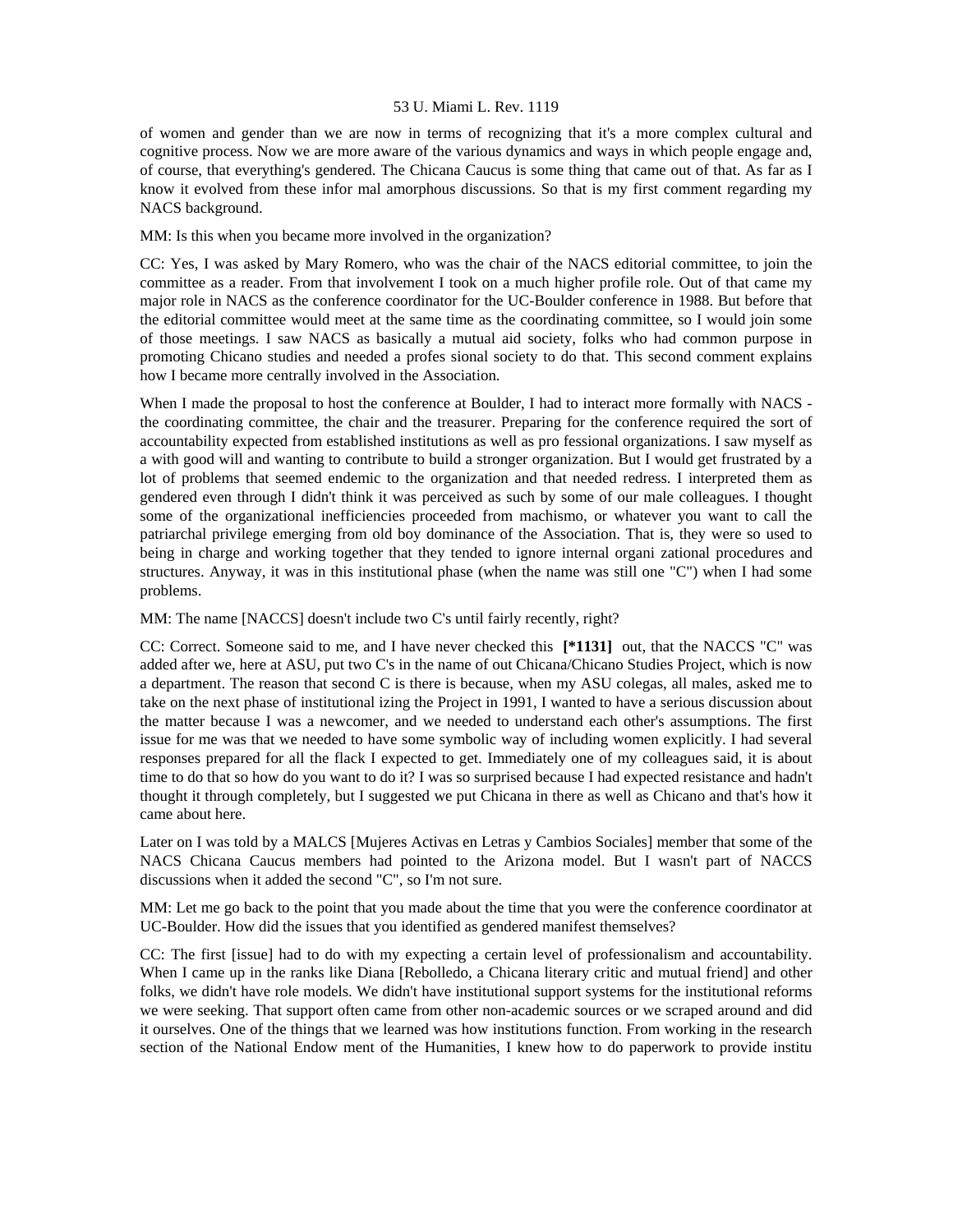tional accountability. When I prepared the proposal for the conference, I went to the university and got different people to contribute and to be involved. We wanted to have a broad base of support, and many people were involved on my campus as well as NACS. I got a \$ 25,000 commit ment from the university, and, of course, it had to be justified and accounted for, right?

### MM: Sure.

CC: Up to then, I had a very even-toned relation with most of the men running NACS at the time, including the coordinator and the board. When I began to interact with them formally on conference business I expected reciprocity and basic efficiency, but I didn't always get it. So this is one way gender manifested itself in my view. I was quite straight- **[\*1132]** forward and business-like in getting my concerns across and making requests for documentation.

That's when I had encounters which eventually led me to believe they saw me as sort of a professional bitch who "did not understand the organization," as it was often put me. I am not going to name names, but this was reported to me at different times by several NACS insiders. What ended up happening was key people dropping the ball. I enlisted the help of other members of the board since I needed to get answers and documentation,and that's when I would hear excuses made for the ones who dropped the ball from their cronies.

Basically, the conference planning committee wanted to leave a legacy for the future by having a good conference and by producing a conference manual so that every other NACS conference group wouldn't have to rediscover the wheel. The legacy was the conference, but the second thing was to get support and broadly based interest in the conference at Boulder from different sources because I was also trying to build up our Chicano Studies program. The manual would include a computerized registration system and up-todate mailing list. The regis tration idea was a wonderful contribution from one of my colleagues, Leonard Baca, at the CU bilingual ed center, who donated a couple of staff and state-of-the-art software for conference registration. It would be on disk and then NACS would have it for future use. At that time, NACS did not have any regularized procedures, nor even an up-to-date mailing list of the membership. It took major effort to get an old mailing list for the conference.

My hope was that Boulder would contribute an efficient conference system, and we could all benefit from it. But some of the old boys didn't want to cooperate, and so they pulled out the "ideology card" - i.e., they said, we want to allow every conference the right to have auton omy. I asked how will it be less autonomous to have a regularized regis tration process in place; wouldn't that give more autonomy and time for issues of substance? Future organizers wouldn't have to waste time on Mickey Mouse things like setting up a database on basic conference preparations. I was also told that they felt that I was being a bitch, and somehow wanting to take over the organization. The ones who were most resistant were those who had had the highest profile in the organi zation. It was astonishing to me that they wouldn't see the benefits of this. Some of the other members told me that the "vatos" just don't want a woman to do this; they want to be the ones who take NACS forward in that way. I saw it as wanting to control everything and not have other people make any improvements that would be perceived as a reflection on them. But the reality was that nobody would have ever known about **[\*1133]** it except that the next year's organization hosting conference would have a mailing list on disk and the software would be in place for registration.

What it came down to finally was that I took it to a board meeting. I asked the chair to put on the agenda the matter of procedural regularity and conference format systematization. Well, it actually took a vote and some of the senior people in the organization voted against it. Amazing, isn't it?, that we had to vote to be able to make the registration process more efficient.

MM: The important thing is the subtext of the vote not really the text of it...

CC: Right. Those are the things that you don't get from just looking at a vote. Somebody shrewd would ask, why did you even need to vote on something like that?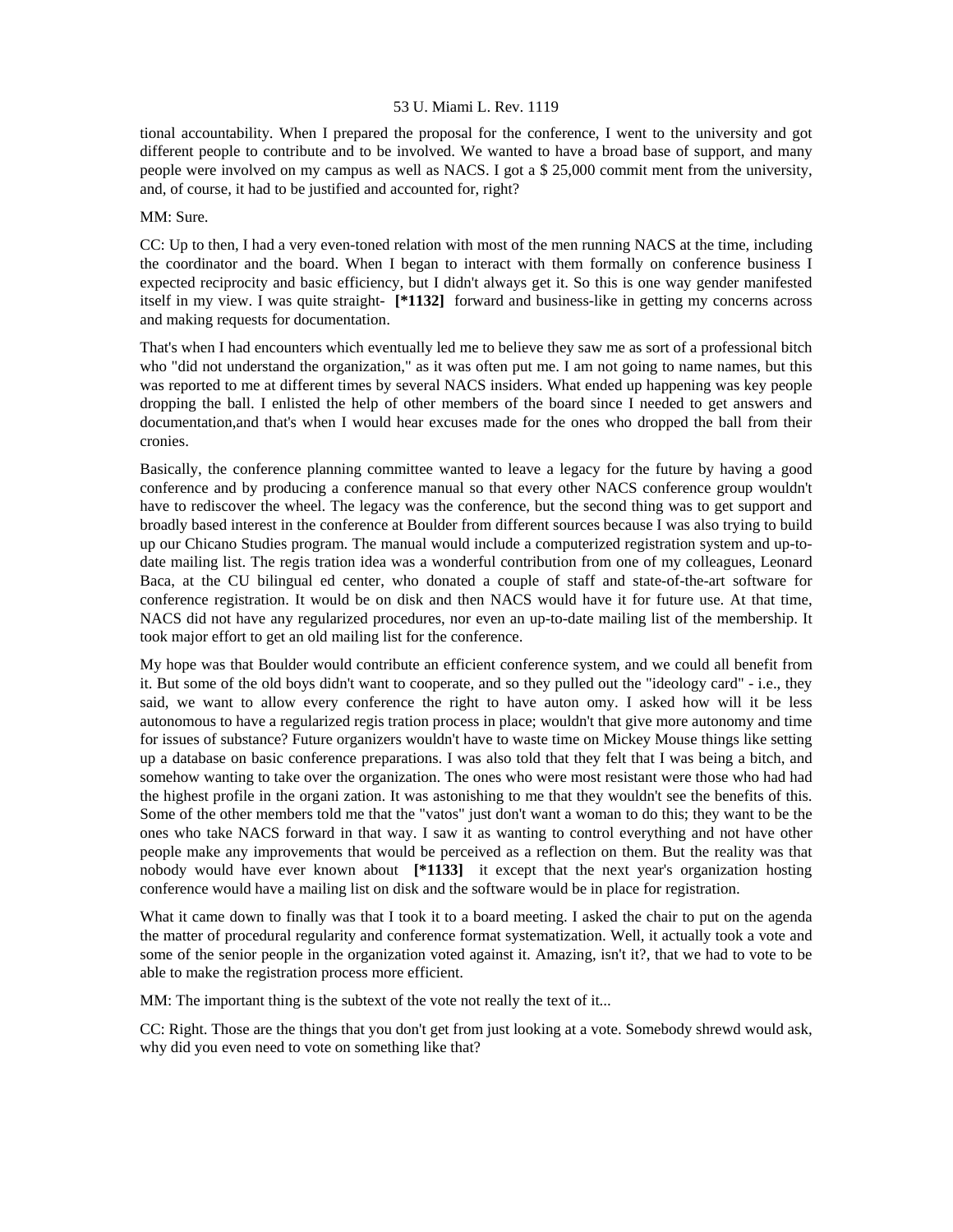This gets to my second point and that is the way in which some organizational meetings were run and business was handled. The "real" business often would take place socially - for example, at the bar over beer with those who wanted to do that. Some of us who had family responsibilities or were not drinkers or whatever would not be part of that. I had gotten complaints from other members about this, and when possible I would confront it directly.

I objected to re-opening settled matters that had been agreed to or voted on, especially when accountability issues were at stake. I didn't think it was appropriate to handle organization business as if the emperor was perfectly dressed in a new suit cuando estaba casi empeloto [when he was almost naked]. But by and large people were respectful of me, but I just had a feeling that I wasn't making a dent. For one thing [some of the women in NACS] would talk to me privately but wouldn't speak up in the group. This sometimes happens because of inexperience and lack of confidence, as you know. But when these people who are behind-the-scenes allies don't stand up when it counts, then it ends up pitting the same one or two reformers against the status quo.

I never felt maligned in particular, although other women told me they did feel unfairly treated. It just happens that I was older than most of them, or as old as the oldest ones, and I have a very thick head and a very thick skin. Still, I also don't want to make it sound like there was an overly embittered atmosphere. One has to work with a lot of different people. Those of us, mostly women, who have come into the academy with a feminist viewpoint still have a long way to go before we move beyond the present transitional phase and become absorbed into the pulse of academe and other institutions. I don't mean only structurally in terms of affirmative action numbers, but, rather, conceptually as well. **[\*1134]** We're a long way from ideological parity for women and other excludeds with viewpoints and styles which diverge from patriarchal modus operandi. That is what will produce systemic change, I think.

I also learned something else that is not unique to NACS and should not have been a surprise, but it was pretty disappointing. I'm not going to say too much except that there was irresponsible socializing, sexual liaisons, and partying that affected the organization. The partying and "playing" was perceived as residual perks for some, I was told and so it appeared. But it was undermining the organizational leadership. I think the dominant order plays itself out in ways that are historically documented: i.e., patriarchal privilege and sexual double standards will to thrive where there are unregulated and unmonitored conflicts of inter est and other abuses. I saw some of that in NACS. Personal relations affected the way some key players (mostly men, but some of "their" women, too) used NACS as a political or ideological rationale for their own individual interests.

Although I never did hesitate to talk about gender equity, I wish I had done more. I still have to say that NACCS has been a valuable organization, (even in the one "C" days), because it brought a lot of us together and it allowed us to have substantive exchanges outside of our institutions. That enhanced our daily professional lives by giving us a larger perspective.

MM: Can you explain that? Any examples?

CC: I have found repeatedly that many Chicana and Chicano Stud ies scholars are very sophisticated institutional players. Many possess a political savvy that some, or even many, of our university peers don't have, perhaps because of our biculturalism or transnationalities or trans culturalities. We have learned to move in ways that transform institu tional resistance and exclusion into political and instrumental capital. Maybe the rasquachi reality of having to scrap your way through the establishment because the institution didn't/doesn't recognize the legiti macy of our pluralist agenda has given us some tools and skills that many of my colleagues in canonical specialties have not had to develop. Some are politically naive because there's an institutional infrastructure for their academic needs, whereas that wasn't/isn't usually the case already for non-traditional newcomers to the institution. I'm sure you find this at the law school and many other places.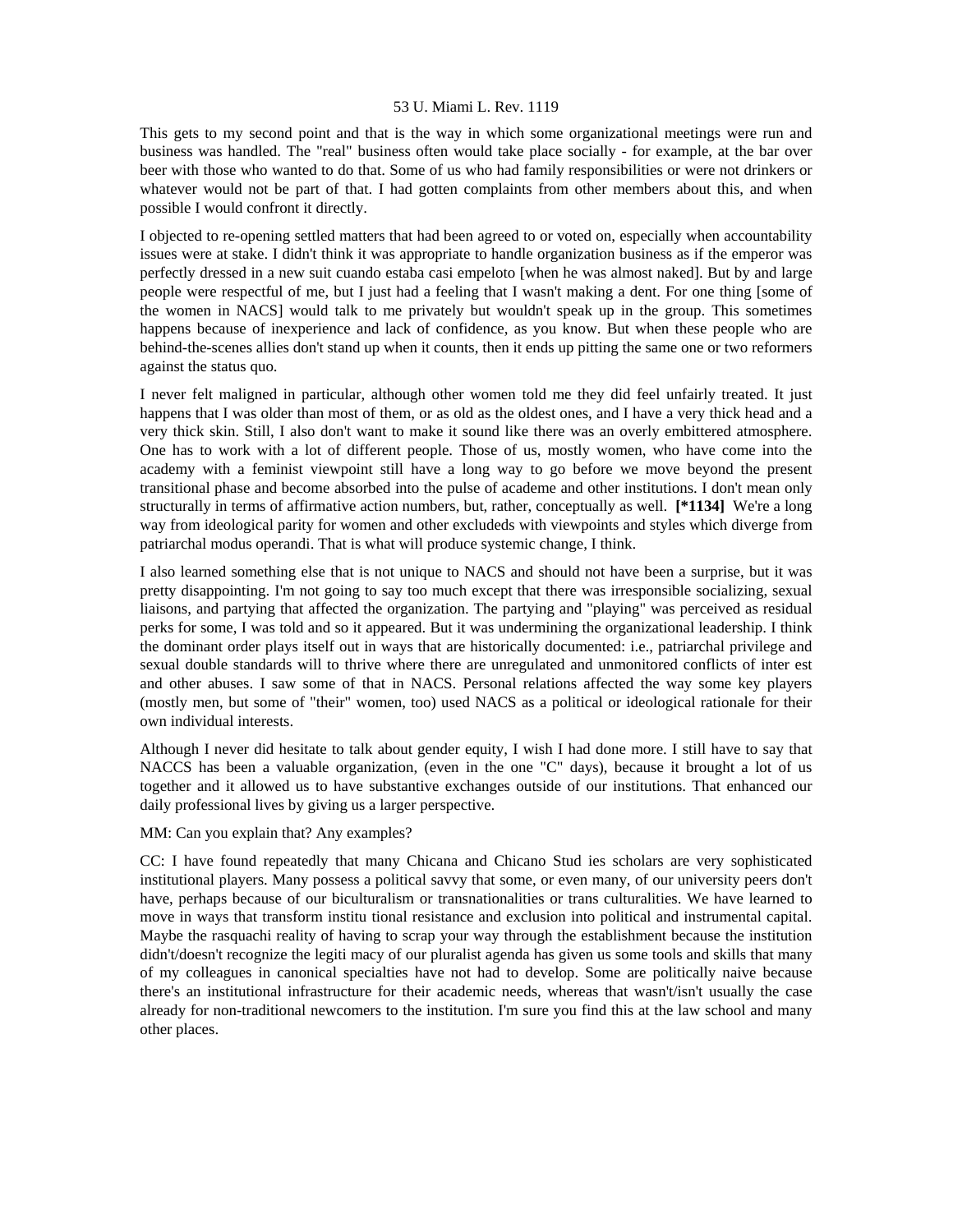MM: Many places. In life.

CC: Yes, this is proven, I think, as well as theorized throughout an essay collection called Feminisms: An Anthology of Literary Theory **[\*1135]** and Criticism. n31 In my "Wild Zone" essay in Feminisms I borrowed an idea from a couple of anthropologists studying African villages to address some of the gender/culture issues for Chicanas. They had dis covered that over and over again as they researched the literature on Africans, they didn't find direct female reporting about women' rituals and practices. The information was usually obtained from the chief or the husband or a medicine man, some male who was empowered to speak and who described the women's rituals. Looking at the body of anthropology on African tribes, there had been nothing that went directly to the female subject voicing herself.

I used that concept in "The Wild Zone," first to talk about the fact that that record by and large was very partial, wrong, and/or distorted. As a result, women developed extensive private worlds of experience and female culture that was muted from the empowered male leadership. Over time women have learned to negotiate between their female-identi fied private worlds and the male-authorized perceptions of that world, and are therefore transcultural in their experience and identity.

In my essay I address Chicana feminism and the need to privilege gender when politically and conceptually necessary. And to do so with out guilt. I think that many men who are reflected in the dominant struc tures and who cannot relate to women as peers or as leaders haven't developed these multiple transcultural codes because they're comforta ble with the dominant order and status quo.

Anyway, Margaret, I think it is important to do what you are doing: to record [our history] as a means of learning from it. Many of the early pioneers in Chicana/o studies have been so used to rolling up our sleeves and just doing what needed to be done without chronicling the process. We just move on to other projects. History is lost is one unfortunate consequence. Another is that later on the history is sometimes rewritten in terms of making certain actors look good in ways that are totally unsupported by the facts. Hasta la proxima - gracias, colega. n32

B. Interview with Deena Gonzalez n33

 What follows is an interview I conducted with Deena Gonzalez, an **[\*1136]** out lesbian who has been at the center of the struggles involving NACCS.

MM: Why don't you tell me about your history with NACCS.

DG: Some of the very same issues that arose in NACS in about the same period of time spilled over into MALCS. n34 [There was] a shock in NACS in Albuquerque when gay and lesbian issues surfaced, especially around Emma Perez's plenary address on sexuality and dis course. Finally the lesbianized perspective was put before the member ship with about a thousand people in the ballroom.

The other thing that occurred was that NACS didn't have a strong faculty presence after a certain point in the 1980's. When the confer ence began moving out of California, the faculty presence began to decline and the student membership rose. So many of the old guard that kept NACS going in a particular way were no longer there to answer why something happened the way that it did. New people stepped in with different agendas. At the very moment gay and lesbian presence was finally being defined. Then at the same conference and on the same day, we had organized the lesbian workshop. [There was some confu sion about whether it would be an open panel or a closed workshop.] After Emma's plenary, there was enormous applause and kind of a stunned atmosphere about what she said. Then she said I want to con tinue with this discussion and we are going to have a workshop for woman only. Some homophobia surfaced, but it was relatively quiet. People had been upset about this [woman-only workshop] apparently and someone did get up in the plenary to ask about this. Then we got word that some of the men were going to crash the doors.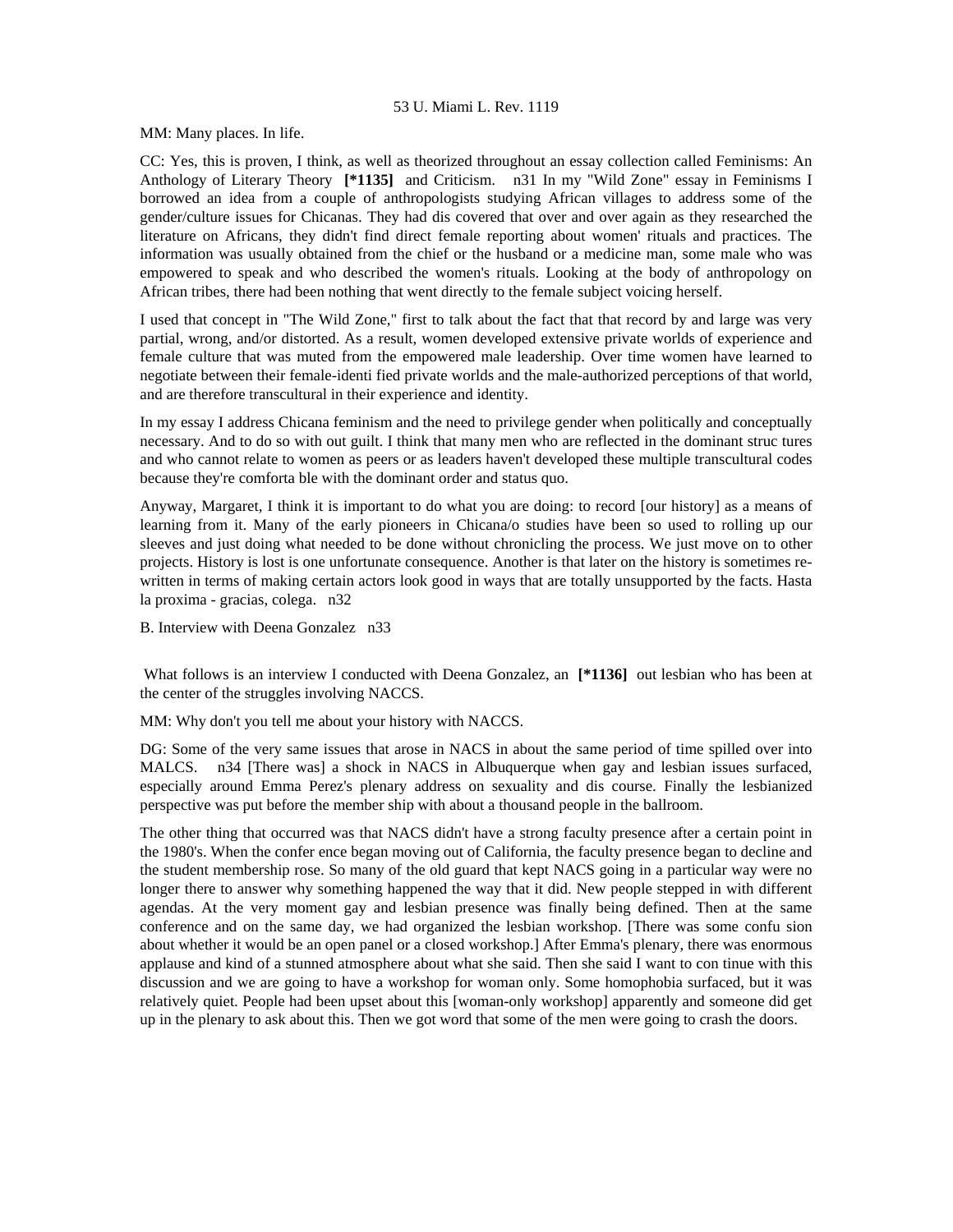The workshop became this incredible space. There might have been sixty or seventy people. It was videotaped up to a point and then as women got up and came out, they asked that the video, the camera, the shooting be stopped. It was a very interesting development. There were also all these white women from Albuquerque who had come to hear about lesbians.

So, the audience very quickly got quiet and hushed when they real ized there was something else going on in the room that they hadn't quite reckoned with. I think they thought they were going to hear papers. Emma Perez, Lourdes Arg $\lt$ um u $\gt$ elles, and I gave papers. I was prob ably the most angry. I gave this rendition of what it was like to be in an **[\*1137]** association and have closeted people come out to Emma and to me but not to the association. Obviously [there are] issues of safety and visibil ity and so on. It was a very important turning moment with people get ting up and saying all these things and a lot of people crying. Somebody got up and said I don't treat people badly and I don't like to think I am homophobic; basically saying I don't understand why you're insisting that people come out and then of course she is one in the closet...

There were cross currents and then she got up and left the room. Then other people stayed and just poured out how terrible it was to be in the closet. How wrenching an experience it was to come out in any context but especially this one - among your own community. One of the things that struck me was there were so many dialogues, so many discussions going on all at once. This first workshop organized by les bian Chicanas on lesbian identity and Latina identity where two Chi canas and Latina (Cubana) were supposed to address everything.

We had someone who positioned herself at the door as guard and she said, "I will keep all men out because women need to have a safe space, a respected space." If the men of NACS don't understand this, it is too bad. And it was also her first time at NACS, she's Latina and lesbian and butch...

Some of the men said if you are going to have a lesbian and a gay caucus, what's next a marijuanista, a marijuana caucus? We said let's do something with that and so we decided we would approach individual speakers who had spoken against the notion of a lesbian caucus or of a women-only workshop. In the lobby Emma Perez looked up and said there is Tacho Mendiola, let's go ask him. And so she said, Tacho, who do you think you are? You know, what do you think this is about? And, why are you putting us down this way? What is the matter with you? He was just stunned. The conversation really grew very tense and then the word from those kinds of interactions went out that a group of lesbi ans were terrorizing others. Everybody took sides, people got mad, peo ple were calling people back at their home institutions.

People didn't quite get it, but from that moment on gay and lesbian presence could not be ignored at NACS and it hasn't been. Since then there's just been incident after incident every year. Last year in Mexico City, the students attempted to hold a reception. They put up fliers that were offensive to the hotel management who came back and said we're a family institution. The hotel closed the doors and didn't let the stu dents hold this reception and threatened to kick them out. So there had to be negotiations all night long about whether the students would end up on the street or not. It got to be quite tense and finally the mayor's office got pulled in. Mayor Cuathemoc Cardenas finally had to step in **[\*1138]** and make a statement. The city did have an ordinance via the Mexican Chamber of Commerce that specified homophobic acts were not tolera ble and that people and businesses could not discriminate. n35

MM: I am amazed that there is such an ordinance. Aren't you?

DG: It was pretty amazing, pretty stunning, It is a huge modern cosmopolitan city, but I don't think anyone would dare test it. Rusty Barcelo pushed herself to the front of the cameras and explained the situation to [the Major]. Then he had to respond in that way because the International Chamber of Commerce has to sign off on certain interna tional law agreements. n36 I don't know which one it is, but it's on the books and the hotel belonged to the Mexican Chamber of Commerce.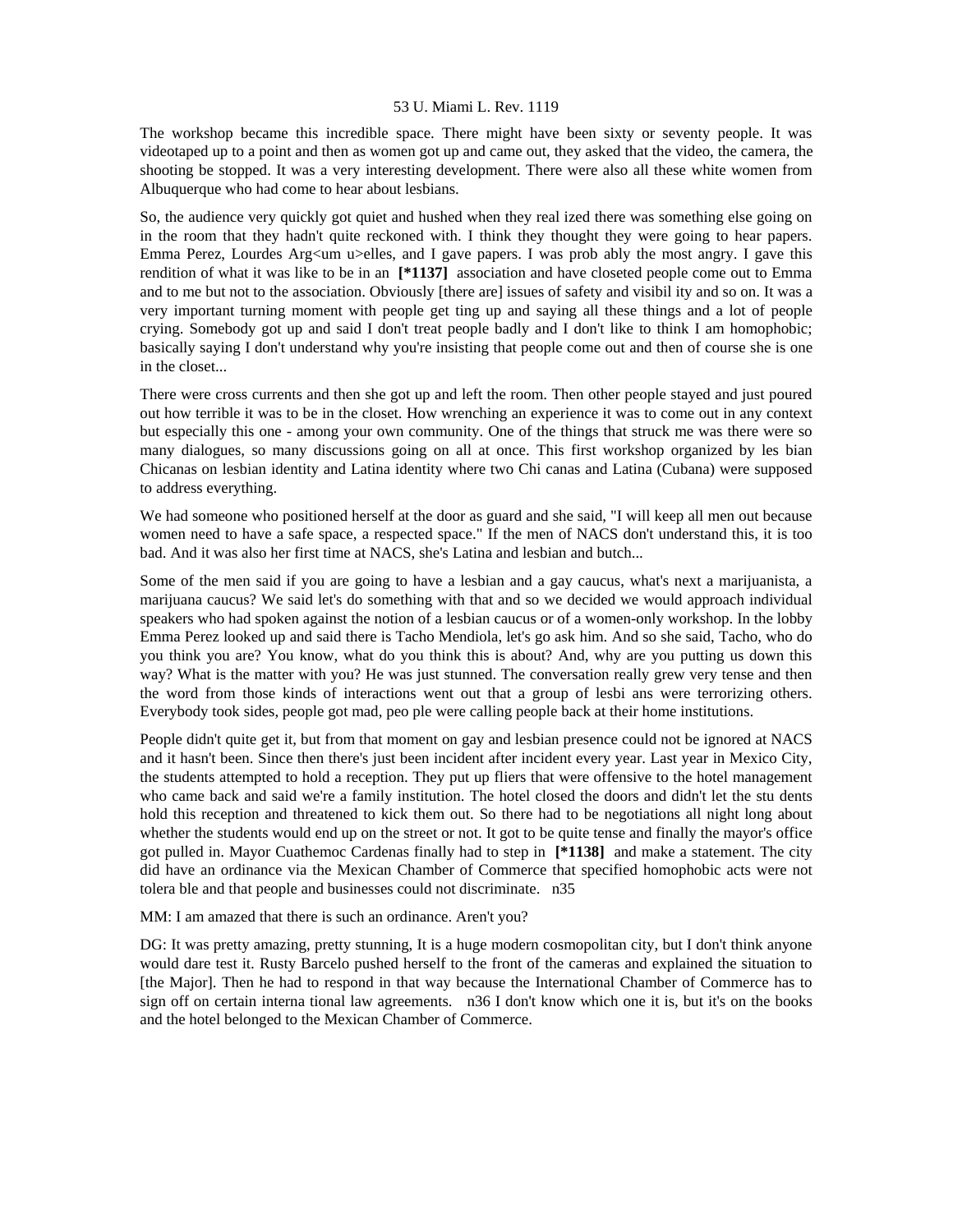A lot of people, the officers of NACCS, those on the Mexican side and on the U.S. side had to be up all night basically dealing with the hotel management. They got the students to stay, but they had to agree not to post any flyers. The flyers said "Joto Caucus" "Noche de Joteria." The students wanted to take to the streets. That's when I stepped in and said safety is a big issue. You do not want to end up in a Mexican jail.

It was in San Antonio in 1992, the year after Albuquerque, by the time the Lesbian Caucus was formed. At our first Lesbian Caucus meet ing, there were straight women. We went around to say who we were, and where we were [working], and whether we were out or not. One of the women said I'm not a lesbian, but I'm here to support and help. The students who convened the Caucus said this is a Lesbian Caucus and we need to decide. I said that I would be more comfortable if the first Les bian Caucus were only lesbians in the principle of women-only work shops and space and now lesbian-only workshops and space. And she didn't really take offense, it was her friend who had invited her to this space who did get very upset. She got up and said, "if our allies and friends can't be here, I'm not going to be a part of [this] organization." And she left very pissed off. And immediately everything erupted.

The first meeting of the Lesbian Caucus just laid out the tensions that had built up all along, but that still exist. Even in the spaces we consider to be zones of support and safety. It caused me in the early '90's to think very carefully about this business of what is a safe zone or space, or what is a women-only declared space. For whom is it safe, and how could these things be constructed and have meaning, application, and existence. That's what I tried to write about in "Speaking Secrets" without getting too upset all over again because it was very upsetting. **[\*1139]** It was a very difficult moment and people divided themselves up. Radi cal lesbian separatists had a sense of how the politics of it operated, but there were a lot of people in the room who had no familiarity with this lesbian prospective.

The politics meant coming out on a lot of different levels and the repercussions were pretty great. There were a number of women at that first Lesbian Caucus who would later begin to assume roles in NACCS as Chicana lesbians, but who didn't go to the caucus meetings the first couple of years because to enter the room would mean that you were a lesbian. That was precisely one of the reasons that I said I wanted it to be lesbian-only because I really felt that was the key issue. As long as we stayed in the closet, we would never offer anyone an alternative example, only the traditional one. Rusty Barcelo and Norma Cantu who are out now did not go to those first meetings and reported they found it very frightening. I'm not saying it caused rifts, individual rifts or even problems between and among us, but it certainly did differentiate issues in an interesting way.

On the other side of things, there was an effort to raise the issue of men coming to the Chicana Caucus. I said I don't understand why we keep debating this issue. When Elena Urnutia came to MALCS one summer from Mexico City and heard us heard discuss [this issue] seri ously, she finally said, "I'm dismayed that you're debating this issue. In Mexico we just don't do this anymore; we just say this is for women. The men who support us they say good. Let it be for women." Why do we have to keep conversing in this way?

A lot of it resolves itself or ends up having to do with women wanting not to offend and Chicanas especially want very much not to offend. We're raised not to offend the colonizer, not to offend the straight man, not to offend the father. It's very deep. And it keeps coming back.

MM: At the first formal LatCrit meeting in San Diego I and others were troubled by the fact that there were five keynote speakers and all of them were men, all of them Latinos. In the large sessions few of the Latinas were speaking and so during the second day, I called for a Latina Caucus. When we met, it was an incredible moment. We gathered outside in the evening light. There were about sixteen of us. We didn't even know one another's names. We sat in a circle and told our stories while we laughed and cried. It felt so different from the earlier sessions with their heavily male overtones and subtexts.

The next conference in San Antonio was developed around this idea that the meeting itself should feel more female and Latina. There was a wonderful session at which women brought things so that they could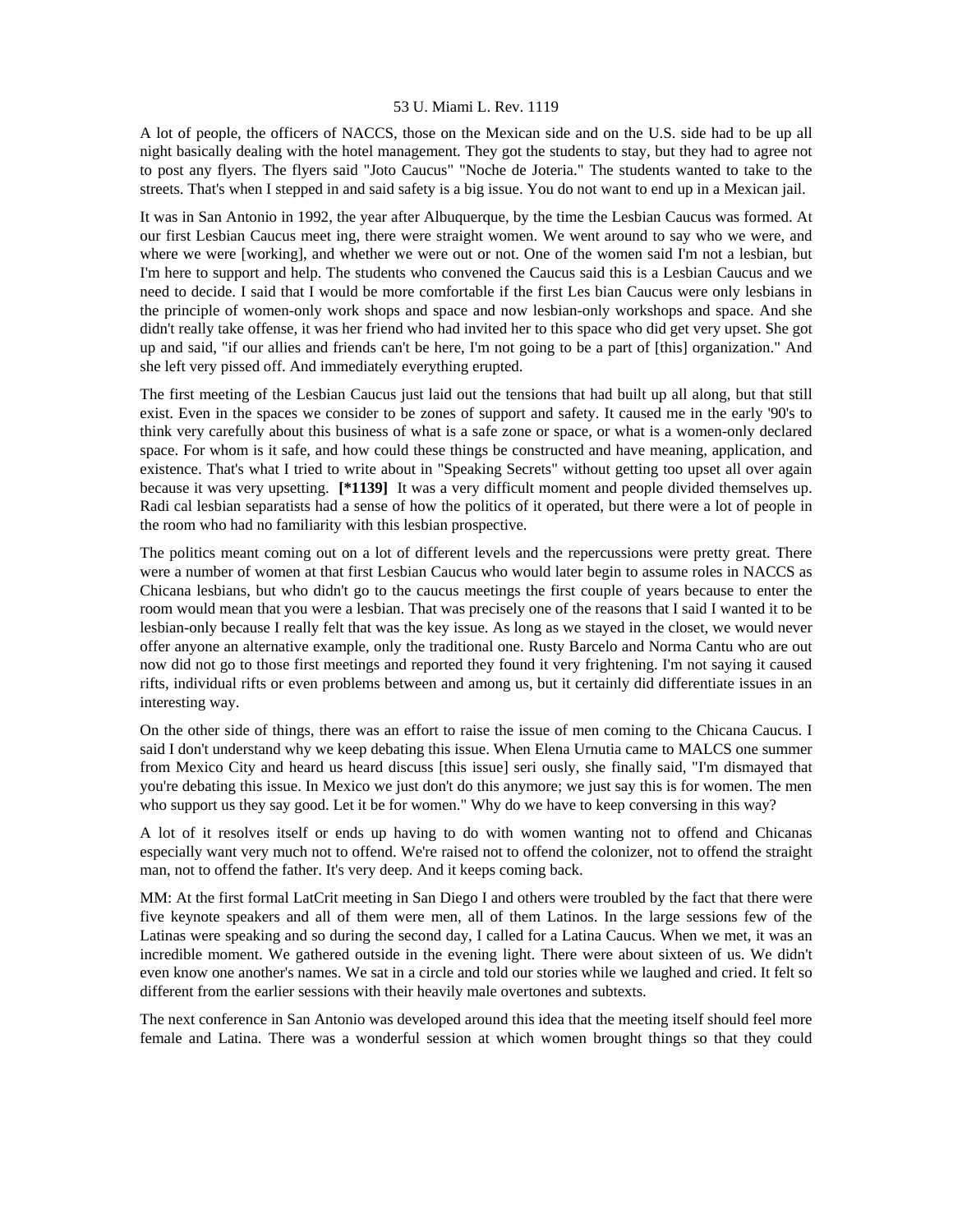engage in narratives; there were a lot of mother-daughter narra **[\*1140]** tives. I brought pictures of my mother and her recipes. Those interac tions were very much motivated by women trying to make the space feel different, even though we were not asking for woman-only space.

DG: What year was that?

## MM: 1996.

DG: The question keeps coming up again and again. It suggests to me that radical lesbian principles that were grass roots haven't become part of organizational and institutional life. By that I mean the idea of separate space, separate spheres of women-only space, but also the notion that only away from men can women really sort out their thinking and, in a way, de-polute themselves. Men will only move away from not relying on women in traditional ways if they [the women] sepa rate themselves out. So, sort of men's movement stuff.

I wonder to myself when have men worked out their sexism. Where has that happened in a kind of institutional way? There're so few examples even in places that have had very active women's studies pro grams or departments or caucuses. There seems to be so little progress. I don't think the progress is going to happen just because we say we want it or we say that's our vision. Or because now men get up and nominate a woman for x office whereas five years or ten years ago, they wouldn't even have thought of that.

The support that men give Chicanas or don't give Chicanas is still lagging in the kind of spoken ideal about equality. It becomes perfectly okay to talk about why Chicanas are not present. I heard Richard Gris wold del Castillo talk about this. I don't want to isolate Richard because he's certainly trying to understand this stuff, but he spoke about it at the Julian Samora Institute at Michigan and called for a [study of] the state of Chicana studies. He said I don't know why Chicanas are not produc ing books in the '90's. I just wanted to whomp him with a book or something. It takes money; it takes research assistants; and it takes a research institution to produce books. How many of us are lodged in those places? Very few of us. If we do produce books, we produce anthologies or contributory essays. And it takes a lot of time; it takes decades. That's why it took David Montejano fifteen years to write Anglos and Mexicans in the Making of Texas, 1836- 1986, Tomas Almaguer fifteen years to produce Racial Fault Lines, and Ramon Gutierrez eleven years to finish When Jesus Came, the Corn Mothers Went Away.

It takes promotions and money; large grants produce books. There's an uninvestigated lack of empathy, or sympathy, or understand ing, or political outlook towards Chicanas. We need a tough line on the issue of Chicanas supporting one another and especially within institu **[\*1141]** tionalized work. The organization of life in the U.S. just doesn't lend itself to much of what we are about.

We're just kind of looking out for others, thinking about others before ourselves and preserving what we've got and building on it. It's my feeling that if men just listened, really listened and then translated [what they'd heard] into jobs, tenure decisions, promotions, letters of evaluations, fellowship committees and fellowships, then I'd say ok, it has helped. But I don't see them doing that; in fact, things are probably even getting worse in some ways. We [Chicanas] are going to have to do it for ourselves. We may have allies who run interference and help behind the scenes and provide a lot of unacknowledged support. But the more visible interactions are still shaped by a kind of sexism that runs deep in Chicano men. They're not willing to give it up because it gives them power and authority when they have so little of it in so many other places.

MM: It's an issue we continue to grapple with. Let me ask about your work with other people of color and with white lesbians. What opportunities do you have to move out of Chicana/Latina circles? Lat Crit is by design a site and an approach to theoretical work that is not exclusively Latino/Latina. From the beginning we joined with other progressive scholars of color. And a few whites I might add. Despite the fact that LatCrit is about theorizing the Latino/Latina condition from a legal perspective, it has always been in the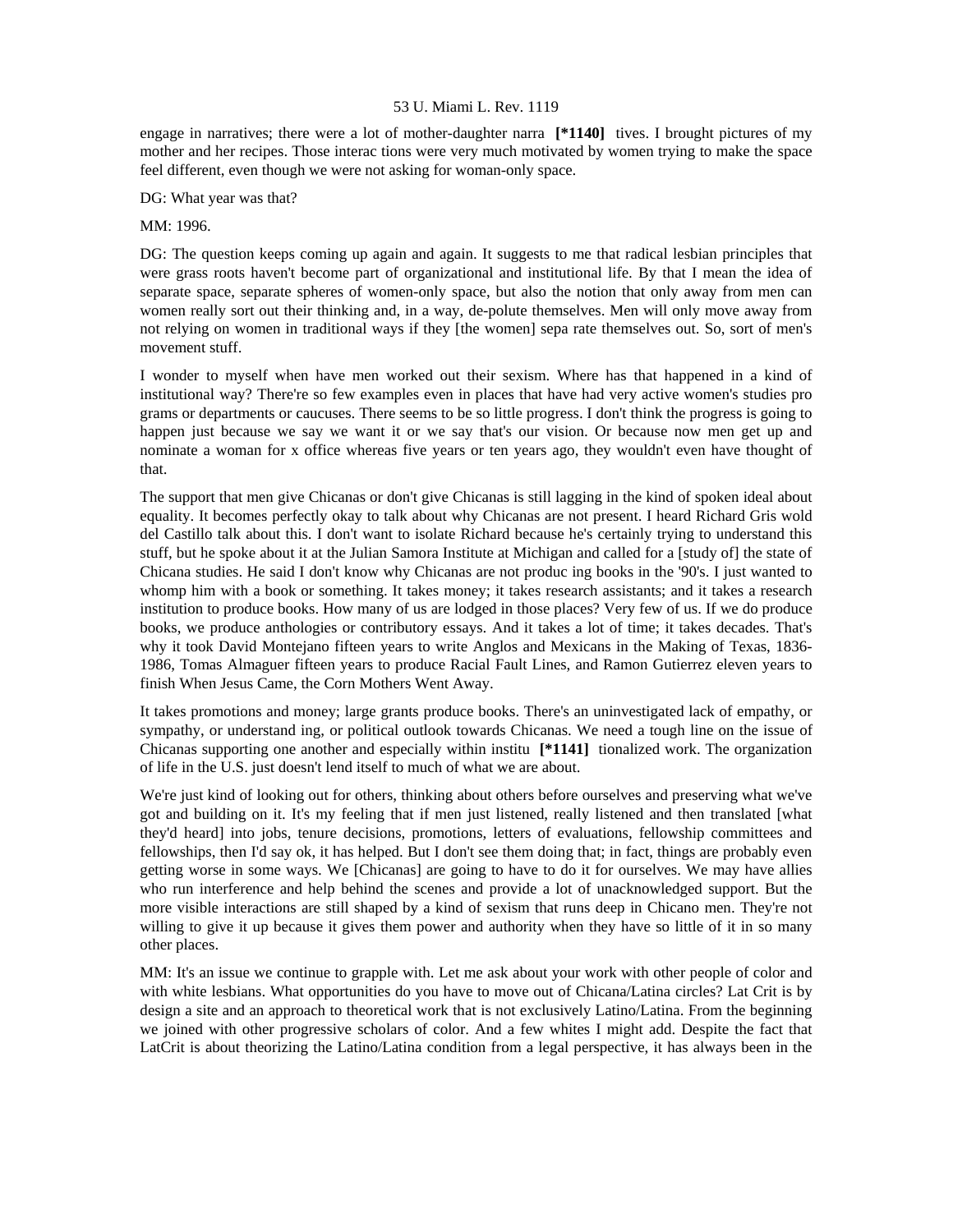company of and in collabo ration with other people of color and other progressives. So I was won dering the extent to which NACCS has been, or whether you individually have been, trying to collaborate with other people of color and other progressives.

DG: It is still very limited within NACCS. People go there for the particular purpose of being refreshed and re-energized and provoked into thinking different things within Chicano Studies. Academic and cultural work that is more broadly based or more multi-voiced goes on in other places.

 **[\*1142]** 

Appendix A: A Mapping Model

#### [SEE TABLE IN ORIGINAL]

#### **FOOTNOTE-1:**

n1. In a forthcoming article, Frank Valdes analyzes the ways in which antiracist communities, strategies and discourses are influenced by social and legal homophobia, and their analyses largely limited to white/black relations, thereby "reproducing white domination, black subordination and nonwhite/nonblack erasure in intra- and inter-group levels." He offers the terms "hetero- normativity" and "racial binarism" to express these complex outgrowths of the dominant culture's white supremacy and their internalization by the multiple subordinated subgroups. See Francisco Valdes, Theorizing "OutCrit" Theories: Coalitional Method and Comparative Jurisprudential Experience - RaceCrits, QueerCrits, and LatCrits, [53 U. Miami L.](http://www.lexis.com/research/xlink?searchtype=get&search=53%20U.%20Miami%20L.%20Rev.%201265)  [Rev. 1265 \(1999\);](http://www.lexis.com/research/xlink?searchtype=get&search=53%20U.%20Miami%20L.%20Rev.%201265) Foreward: Latina/o Ethnicities, Critical Race Theory, and Post-Identity Politics in Postmodern Legal Culture: From Practices to Possibilities, 9 La Raza L. J. 1, 5 n.16 (1996).

n2. Kevin R. Johnson & George A. Martinez, Crossover Dreams: The Roots of LatCrit Theory in Chicana/o Studies Activism and Scholarship, [53 U. Miami L. Rev. 1143 \(1999\).](http://www.lexis.com/research/xlink?searchtype=get&search=53%20U.%20Miami%20L.%20Rev.%201143)

n3. See, e.g., Antonia I. Casta<tild n>eda, Gender, Race and Culture: Spanish-Mexican Women in the Historiography of Frontier California, 11 Frontiers 8 (1990); The Political Economy of Nineteenth-Century Stereotypes of Californianas, in Between Borders: Essays on Mexicana/Chicana History (Adelaida R. Del Castillo, ed., 1990).

n4. See Tomas Almaguer, Racial Fault Lines: The Historical Origins of White Supremacy in California (1994).

n5. See Rudolfo Acu<tild n>a, Occupied America: A History of Chicanos (3rd ed. 1988); Anything But Mexican: Chicanos in Contemporary Los Angeles (1996). Acu<tild n>a has been a controversial figure for some Chicanas. The 1984 National Association for Chicano Studies annual conference focused on women for the first time. At the plenary panel on the position of la mujer Chicana within Chicano Studies, historian Cynthia Orozco observed that Acu<tild n>a's book, Occupied America, perhaps the most widely read book about Chicanos (a work which should be considered the 'Chicano Bible') epitomizes the lack of a conceptualization of gender. Acu<tild n>a cogently describes racial and class oppression, but he does not mention gender oppression. We must not underestimate the power of Acu<tild n>a's book: teachers have organized courses around it, and it has taught thousands how to think about the oppression Mexicans experienced. See Cynthia Orozco, Sexism in Chicano Studies and the Community, in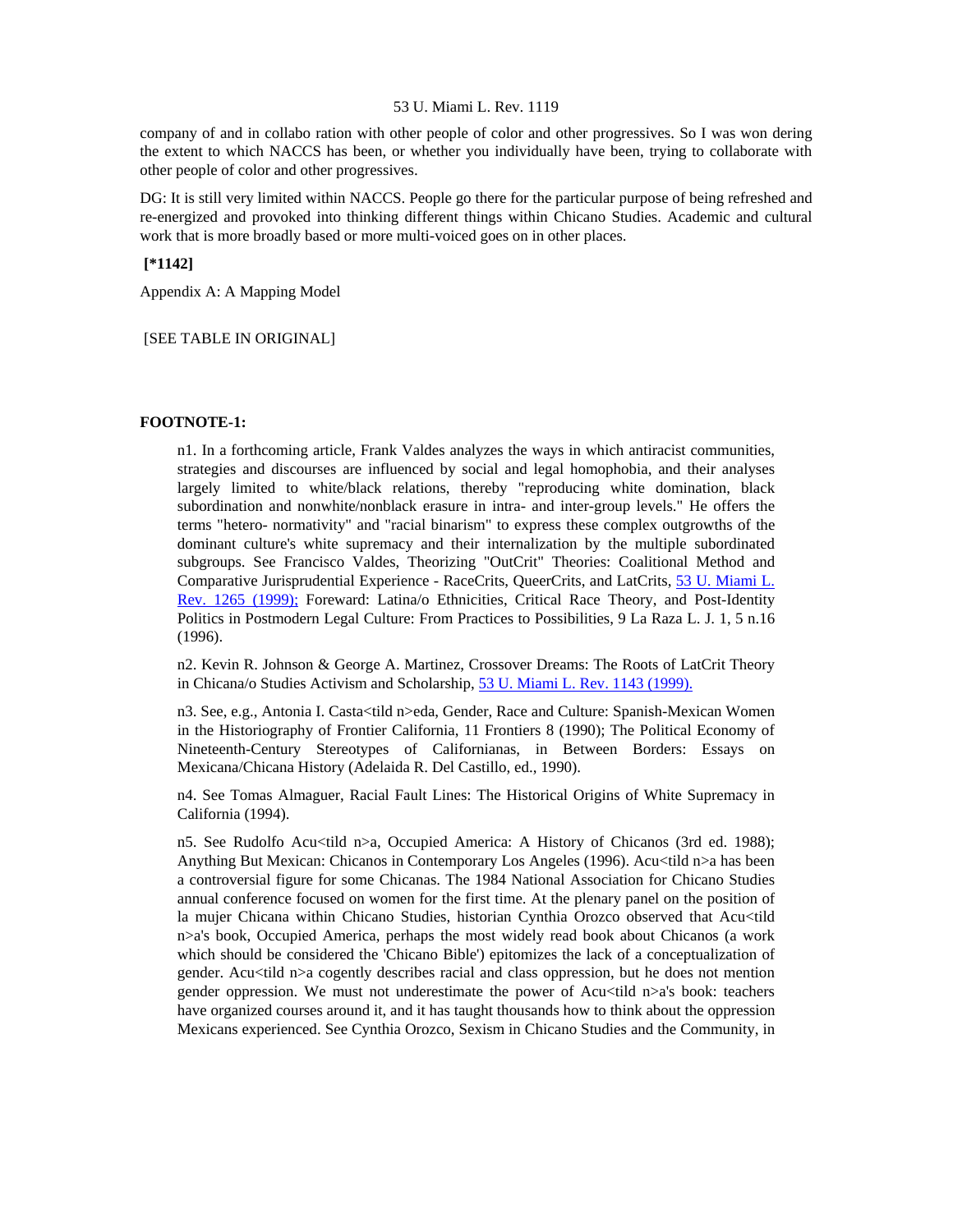Chicana Voices: Intersections of Class, Race, and Gender 12-3 (Teresa Cordova, et al., eds., 1990).

n6. I can speak from personal experience about the Society of American Law Teachers (SALT) and its struggles with racial analyses that are confined to the experiences of African Americans. These struggles were most evident at its teaching conference held in Minnesota in 1994. A series of reflection pieces about this conference appear in the SALT newsletter The Equalizer, Vol. 1994:4, at 5-20. Scholars of color including Sumi Cho, Frank Valdes, Lisa Iglesias, Leslie Espinoza, Anthony Farley, Sharon Hom, myself and others active in LatCrit have been a part of re-vitalizing SALT's agenda, advocating for affirmative action by organizing a march in San Francisco in January 1998 involving hundreds of law professors, lawyers, and law students, and mobilizing against the "Solomon Amendment," inhibiting law schools from preventing the military from recruiting on law school campuses, despite its discriminatory activities against sexual minorities and women.

n7. I use the word "Queer" strategically, in alliance with others who deploy this term to denote those who see sexual identity as a fluid and relational position that can be named, so as to destabilize the stereotypic and homophobic perspectives of the general society.

n8. See, Teresa Cordova, Forward to Third Printing, in Chicana Voices: Intersections of Class, Race and Gender xii-xiii (Teresa Cordova, et al. eds., 1993).

n9. I consulted with Frank Valdes as an editor of this symposium and obtained permission from Kevin Johnson and George Martinez as authors of the piece before deciding to write the Afterword. I see the Afterword as a colloquy with Kevin and George that is intended to indirectly examine LatCrit practices by listening to the voices of two Chicana scholars active over the years in NACCS.

n10. See Boaventura de Sousa Santos, Towards A New Common Sense: Law, Science and Politics in the Paradigmatic Transition 459 (1995). He writes:

 Jorge Luis Borges told us the story of the emperor who ordered the production of an exact map of his empire. He insisted that the map should be exactly to the most minute detail. The best cartographers of the time were engaged in this important project. Eventually, they produced the map, and, indeed, it could not possibly be more exact, as it coincided point by point with the empire. However, to their frustration, it was not a very practical map, since it was of the same size as the empire.

(Citing Borges, Obras Completas 90 (1970)).

n11. See Johnson & Martinez, supra note 2.

n12. Id.

n13. Counting last names is admittedly a tricky business. Nonetheless, I report it here because I think it offers a rough measure of the extent to which Chicanas' agency in the construction of our reality can be overlooked. Moreover, I believe in "head counting" as one mechanism for exposing the presence or absence of particular subgroups.

n14. See Stephanie Phillips, The Convergence of the Critical Race Theory Workshop with LatCrit Theory: A History, [53 U. Miami L. Rev. 1247 \(1999\).](http://www.lexis.com/research/xlink?searchtype=get&search=53%20U.%20Miami%20L.%20Rev.%201247)

n15. See Victoria Ortiz & Jennifer Elrod, Reflections of LatCrit III: Finding "Family", 53 U. [Miami L. Rev. 1257 \(1999\).](http://www.lexis.com/research/xlink?searchtype=get&search=53%20U.%20Miami%20L.%20Rev.%201257)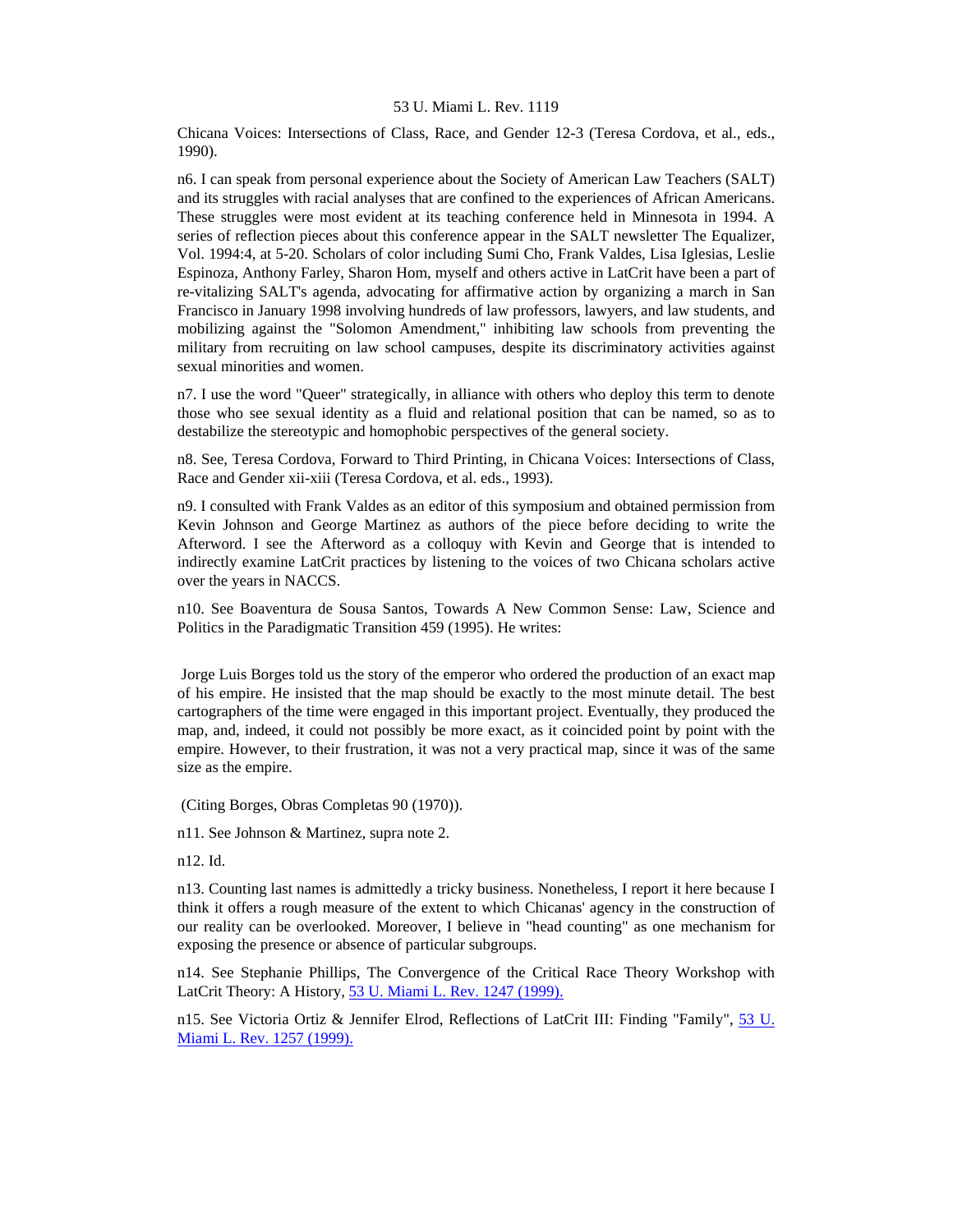n16. See Victoria Ortiz & Jennifer Elrod, Construction Project: Color Me Queer + Color Me Family = Camilo's Story, in Critical Race Theory: Histories, Crossroads, Directions, (Angela P. Harris, Jerome Culp & Francisco Valdes eds., forthcoming 1999). Coincidently, I wrote the introduction to the cluster of articles on narrative, including this entry, which will appear in this book. See Margaret E. Montoya, Celebrating Racialized Narratives, id.

n17. See Ortiz & Elrod, supra note 14, at 4.

n18. See Elvia Arriola, Welcoming the Outsider to an Outsider Conference: Law and the Multiplication of Self, [2 Harv. Latino L. Rev. 397 \(1997\).](http://www.lexis.com/research/xlink?searchtype=get&search=2%20Harv.%20Latino%20L.%20Rev.%20397)

n19. See Athena D. Mutua, Shifing Bottoms and Rotating Centers: Reflections on LatCritIII and the Black/White Paradigm, [53 U. Miami L. Rev. 1177 \(1999\).](http://www.lexis.com/research/xlink?searchtype=get&search=53%20U.%20Miami%20L.%20Rev.%201177)

n20. Id. at 9-10. (footnotes omitted) (emphasis added).

n21. Id. at 17.

n22. Tayyab Mahmud, Colonialism and Modern Constructions of Race: A Preliminary Inquiry, [53 U. Miami L. Rev. 1219 \(1999\).](http://www.lexis.com/research/xlink?searchtype=get&search=53%20U.%20Miami%20L.%20Rev.%201219)

n23. See, e.g., Racism, Modernity & Identity (Ali Rattansi & Sallie Westwood eds., 1994); Floya Anthias & Nira Yuval-Davis, Racialized Boundaries: Race, Nation, Gender, Colour and Class and the Anti-racist Struggle (1992). Mahmud's references reveal a library that, I believe, will prove quite intriguing to LatCrits, ranging from such well-known authors as Frantz Fanon and Edward Said to the military handbooks of the Indian army.

n24. See Michael Omi & Howard Winant, Racial Formation in the United States, (1986); George Frederickson, White Supremacy: A Comparative Study In American And South Africa History (1981).

n25. Valdes, supra note 1, at 2. Frank Valdes offers the term "OutCrit" to indicate an aspirational coalition among critical scholars working in the areas of CRT, LatCrit, Queer, Feminist, Race-Fem and other legal discourses focused on anti-subordination.

n26. See Teresa Cordova, Introduction to Third Printing, in Chicana Voices: Intersections of Class, Race and Gender (1993); Teresa Cordova, Roots and Resistance: The Emergent Writings of Twenty Years of Chicana Feminist Struggle, in Handbook of Hispanic Cultures in the United States: Sociology (Felix Padilla, ed. 1994); and, Teresa Cordova, Anti-Colonial Chicana Feminism, 20 New Pol. Sci. 379 (1998).

n27. See Deena J. Gonzalez, Speaking Secrets: Living Chicana Theory, in Living Chicana Theory (Carla Trujillo, ed. 1998).

n28. See Gilberto Garcia, Beyond the Adelita Image: Women Scholars in the National Association for Chicano Studies, 1972-1992, 5 Persp. Mex. Am. Stud. 35 (1995).

n29. Professor, Chicana and Chicano Studies Department, Arizona State University. Cordelia Candelaria is an accomplished poet, essayist and writer. She is the author of numerous books, including Chicano Poetry, A Critical Introduction (1986); Seeking the Perfect Game: Baseball in American Literature (1989); and, Feminisms: An Anthology of Literary Theory and Criticism (1997). She was the editor of Frontiers: A Journal of Women Studies and Multiethnic Literature of the United States: Critical Introductions and Classroom Resources (1989).

n30. MECHA is the acronym for Movimiento Estudiantil Chicano de Atzlan, a Chicano student activist organization.